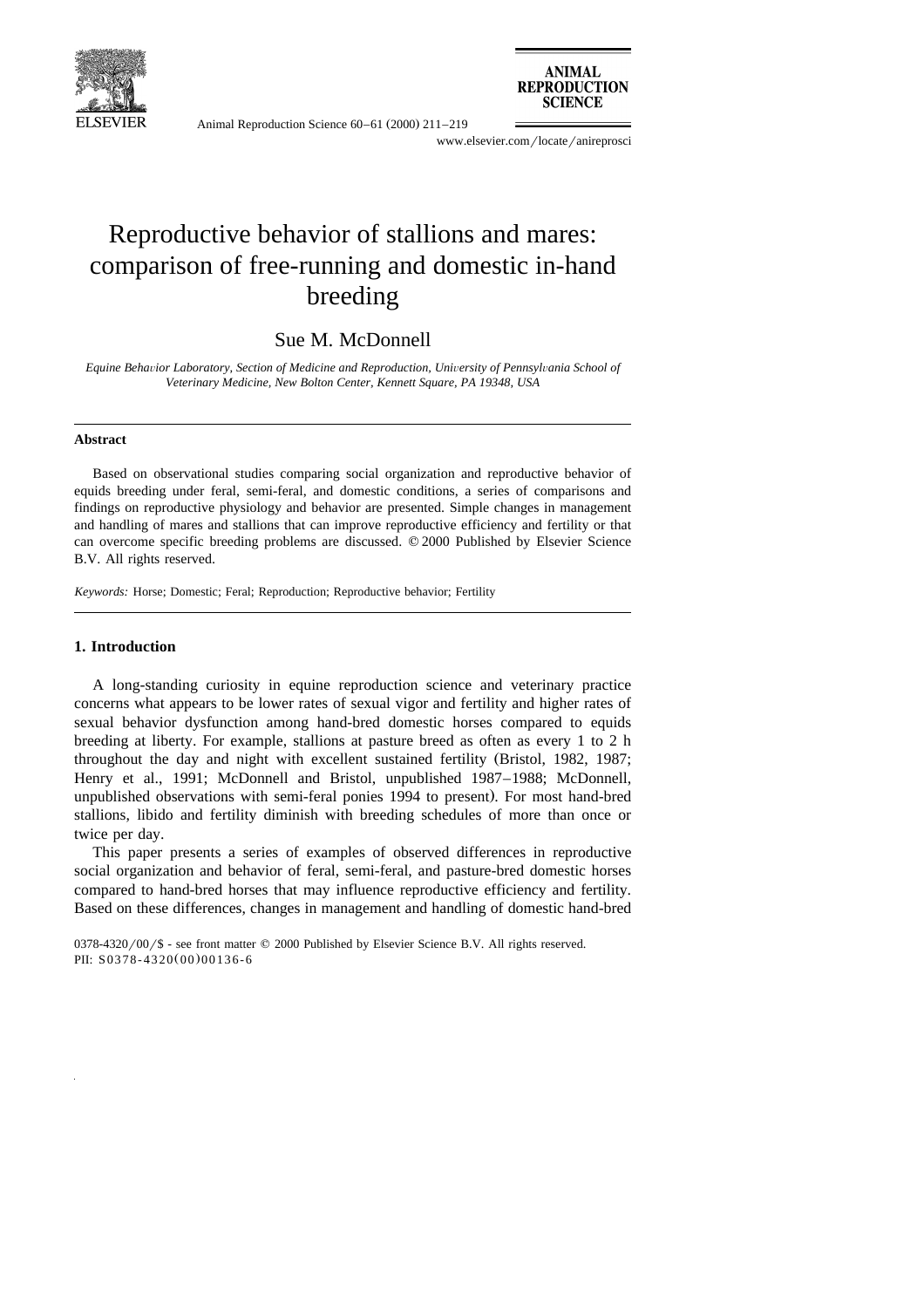horses are discussed as a strategy for improving their reproductive efficiency or for alleviating sexual behavior dysfunction in particular animals. These observations will be presented in the form of a series of concepts which I believe to be ''important lessons'' learned from observing free-running equids. For the most part, the concepts presented stem from the author's collective observations and data from field studies of domestic pasture breeding horses and semi-feral herds of ponies and donkeys together with laboratory research and clinical experience at the Equine Reproductive Behavior Laboratory of the University of Pennsylvania School of Veterinary Medicine at New Bolton Center over the period of 1981 through 1999. This experience involved collaboration with other scientists, students, veterinary practitioners, and breeding farm managers.

#### **2. A harem stallion and his mares interact almost continually**

A strikingly consistent feature of reproductive behavior among equids breeding at liberty is that a harem stallion and his mares are together and are interacting continually on a moment-to-moment basis year round Bristol, 1982; Feist, 1976; McDonnell and Ž Bristol, unpublished observations 1987–1988; McDonnell, unpublished observations 1994 to present). The frequency and intensity of the sexual interactions vary throughout the year, but nonetheless continue at a steady rate. Ongoing year-round interactive behaviors of stallions with their mares (whether estrous, diestrous, anestrous, or pregnant) include quiet affiliation or "tending", periodic approaching and retreating, and olfactory investigation of urine and feces. When a mare is in estrus, the frequency of interaction of the stallion and a mare increases to as many as hundreds of such encounters and communications per day and with precopulatory ''teasing'' sequences as often as every few minutes. The frequency and type of interaction also appears to vary among individual mares and stallions, but nonetheless is remarkably frequent and continuous.

In contrast, domestically hand-bred stallions and mares are typically allowed almost no contact other than brief and hand-directed precopulatory interaction immediately before copulation. In considering the marked difference in opportunities for interaction, it is quite remarkable that most domestic stallions can have what is considered a normal domestic breeding career with such minimal precopulatory contact of mares. Some successful domestic breeding stallions never actually touch a mare or contact urine, feces, or urovaginal secretions of mares before mounting for natural cover or for collection of semen. This is probably due to the ability of most stallions to respond to sub-optimal stimuli, either naturally or as a result of conditioning. There are breeding stallions, however, that simply require more interaction with mares or breed much more efficiently with more precopulatory contact with mares. While most breeding farm managers intuitively recognize and accommodate these apparent needs, some expect all stallions to do well with limited contact and perceive inadequate response in certain stallions as sexual behavior dysfunction. In our clinical practice, many stallions that have been referred with sexual behavior dysfunction, particularly slow starting novice breeding stallions, have improved and become successful breeders when simply provided greater access to mares. Increased access has been achieved by prolonged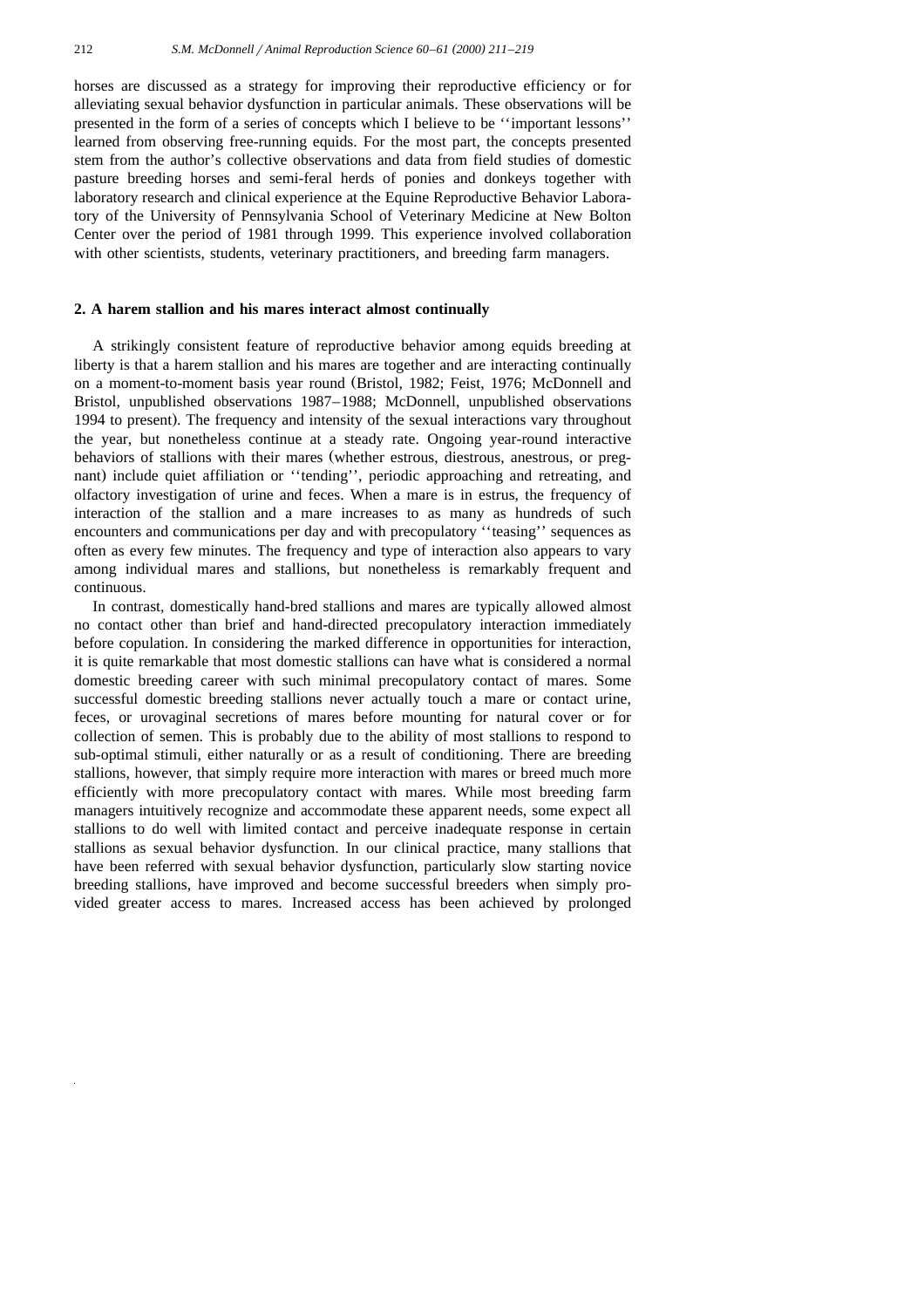hand-teasing, by placing the stallion in a box stall next to a mare or in a barn with many mares, along a safe fence line of an adjacent pasture with mares, in a ''teasing box'' within a pasture of mares, or in a pasture directly with mares.

A related observation among harem breeding equids is that harem stallions show different behavior toward mares of varying social relationship. Mature mares within a harem are guarded and actively courted and bred by the harem stallion. Young mares of a harem band are similarly guarded closely by the harem stallion, except when in estrus. When in estrus, young harem mares are no longer guarded by the harem stallion, but rather allowed to stray among neighboring harem and bachelor groups. They are not courted nor are they bred by the harem stallion. Young mares passing nearby or visiting from neighboring bands typically are not protected, courted or bred; they may be tolerated by the harem stallion as visitors for brief periods on the fringe of a harem or may be actively chased away by the harem stallion. Mature mares of another band typically are actively chased away by a harem stallion (as well as the harem mares). This indicates that stallions have the capacity to recognize and behave differently according to social categories of mares. In domestic hand-bred stallions, there are occasions when a stallion may not accept or may not perform as well with a particular mare or mares. Perhaps in such cases, natural mechanisms for accepting certain mares and rejecting others may be at play.

# *2.1. The mare plays an important role in the timing of copulation*

Observations of breeding in equids at liberty indicates that the female is a far more important player in mate location, stimulation of the male, and actual timing of breeding than is typically assumed or allowed for hand-bred horses. At liberty, the estrous mare is most conspicuous by a general increased movement as well as particular repeated approaches to the stallion. In pasture breeding horses (McDonnell and Bristol, unpublished observations 1987–1988) and in a semi-feral pony herd (McDonnell, unpublished observations 1994 to present), for example, we have observed that during early estrus almost all sexual interactions begin with the mare approaching the stallion, as opposed to the stallion approaching the mare. As estrus progresses, the frequency of stallion approaches to the mare increase. Nonetheless, almost all  $(88%)$  of stallion and mare precopulatory interactions that lead to successful copulation are initiated by the mare approaching the stallion as opposed to the stallion approaching the mare. The mare's stationary ''sawhorse'' receptive posture appears to eventually stimulate the stallion to mount, but the head-to-head approach of the mare to the stallion followed by movement forward, or swinging of the hips toward the head of the stallion, appears to be the most important stimulus for initial sexual interest of the stallion in a particular mare. During the ongoing interactions of a stallion with a mare over the many days of estrus, there is usually a pattern of apparently increasing attractively and receptivity of the mare. In the early days of estrus, most mares appear ambivalent in that they approach the stallion, initially appear solicitous during precopulatory interaction, and then resist and terminate the interaction just before or as the stallion initiates mounting. In many cases, continued persistent teasing over periods of minutes or hours by the stallion appears to lead to eventual tolerance of mounting. Even when the stallion's persistence leads to eventual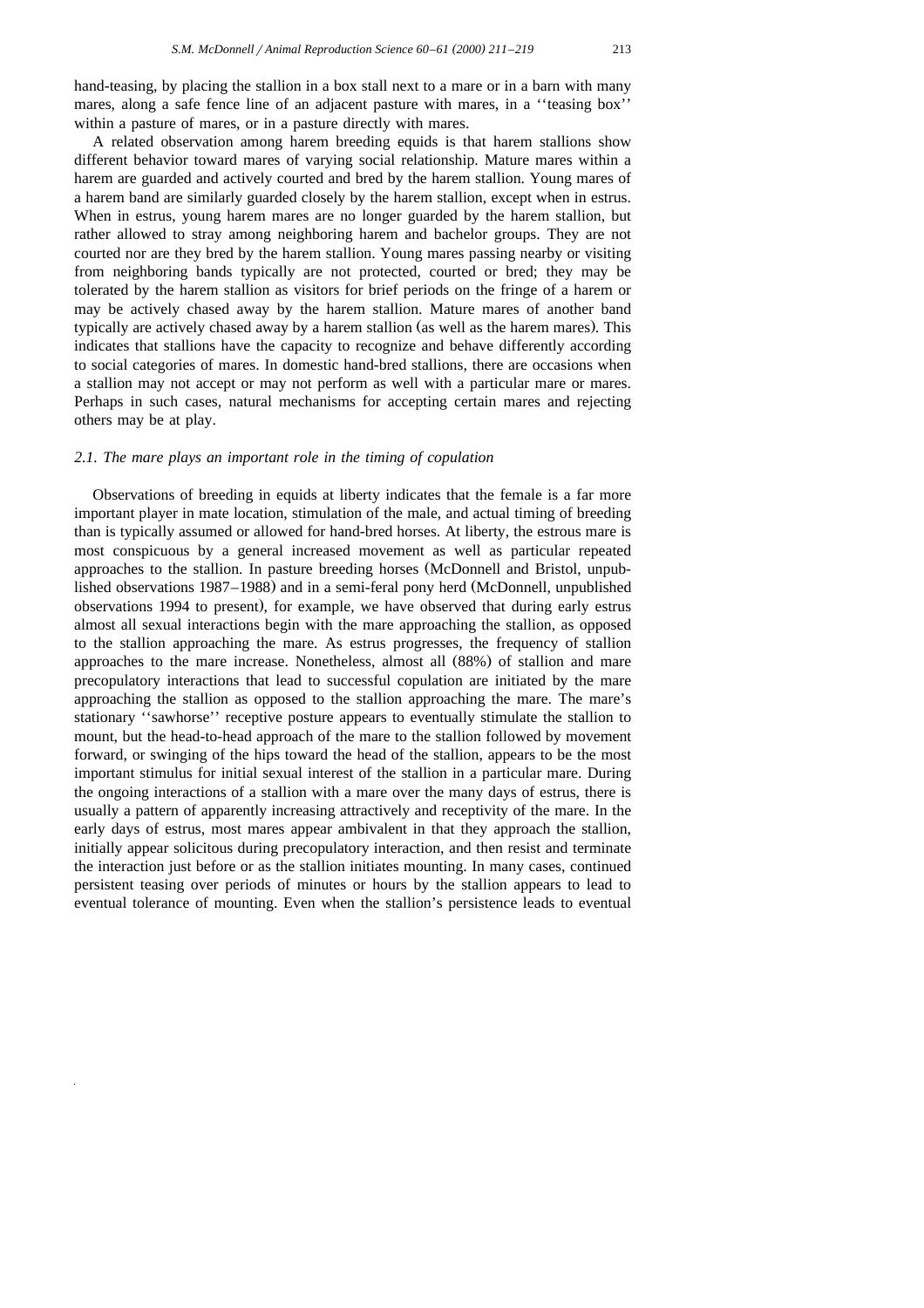tolerance of mounting, it clearly appears that the behavior of the mare more than the stallion initiates interactions and determines the time of actual mating. The mare's active role continues during copulation. Her movement and postures facilitate insertion and appear to accommodate the stallion during thrusting.

By contrast, in domestic breeding in North America and many other regions of the world, the active role of the mare in breeding is limited by management practices. For example, the emphasis in preparation of a mare for breeding is to apply restraint to ensure immobility before the breeding stallion is brought to the mare (Rossdale, 1992; Umphenour and Steiner, 2000). Typical methods of restraint, for example a lip or ear twitch, or a foreleg lifted, evoke head, ear, tail, leg, and whole body postures that are visibly different from the receptive estrous posture of the mare. Handlers of domestic stallions often direct the stallion to approach the mare directly to the hind-quarters, deliberately limiting the stallion's access to the head and fore body of the mare. The practice of restraining mares for natural cover by hand-bred stallions has a reasonable basis in safety for animals and personnel. Mares that are in the ambivalent early stages of estrus or that are mistakenly in diestrus pose a clear safety threat to stallions and personnel working in close confinement.

Most experienced domestic breeding stallions with vigorous libido respond adequately with restrained mares, much as they will with a dummy mount mare. However, when working with a slow starting novice, or a low libido stallion, it is often useful to allow for a more naturally active role of the stimulus mare. Simple management changes which allow greater mobility of the mare and less alteration of her normal estrous posture will often enhance the sexual response and behavioral efficiency of stallions. If it is not considered safe or feasible to allow full natural interaction, particular elements of mare estrous posture and behavior can be modeled. For example, walking the mare from a distance toward the stallion may be more stimulating for a stallion than bringing the stallion the mare. Allowing a head-to-head approach of the mare and stallion, as well as allowing the stallion to sniff, lick, and nuzzle the mare in the typical sequence from (head, to neck, shoulder, flank, tail, and perineum) are also typically more stimulating to both the stallion and mare than an immediate and focused approach of the stallion to the hindquarters of the mare. Simple movement by the mare, forward and back a step or two, or in a quick turn from head-to-head to hips-to-head can also be a strong positive stimulus for most stallions. Allowing or encouraging the mare to turn her head back toward her abdomen or to naturally flex her foreleg on the side near the stallion (the natural mounting invitation) will likely increase the stallion's sexual interest. Providing exposure to a mare that is mildly aggressive or ambivalent when first encountered, similar to that which occurs under natural conditions, can similarly stimulate sexual response in most stallions.

From the mare perspective, the limited precopulatory contact allowed in domestic hand-breedings may be a causative factor of the high frequency of mare resistance to mounting. The brief teasing before mounting allows little opportunity for the mare to make the natural transition from resistant to receptive behavior that is seen in mares at liberty. Also, restraints applied to the mare often appear to provoke fear and resistance in otherwise apparently receptive mares. The restraint also inhibits the mare's forward movement during thrusting, which may cause discomfort and intolerance. While safety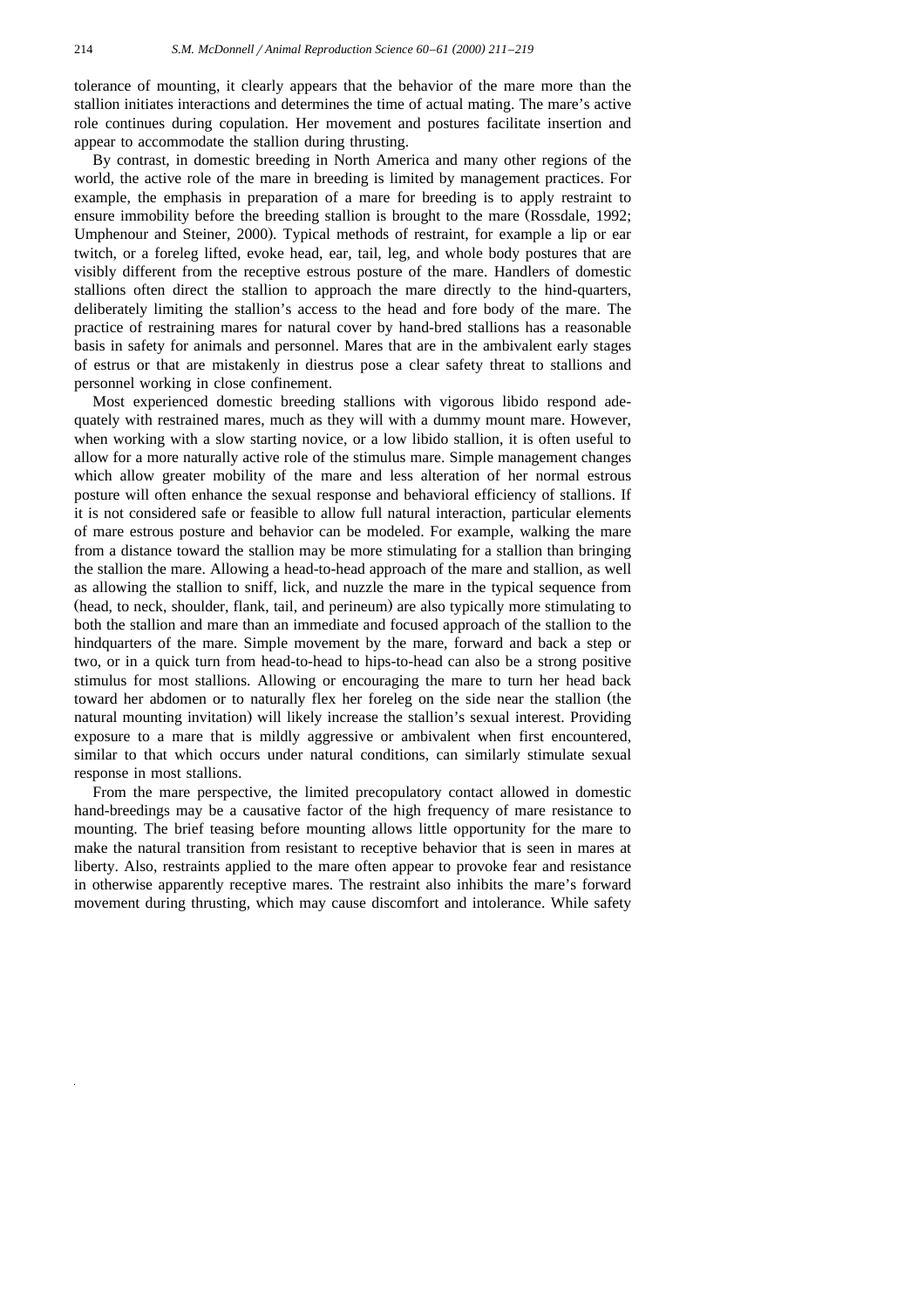concerns are always important, we have on many occasions found that much better sexual arousal of the stallion and greater tolerance by the mare can be achieved by increasing the duration of precopulatory interaction and reducing the amount of physical restraint on the mare.

#### *2.2. Mounting without erection is normal and frequent*

Among free-running or pasture-bred equids, most copulations are preceded by one or more mounts without erection (Henry et al., 1991; McDonnell and Bristol, unpublished observations 1987–1988; McDonnell, unpublished observations 1994 to present). This is true both for novice and for experienced stallions. The ratio of two mounts without erection to each mount with erection remains quite constant between equid species (McDonnell unpublished personal observations of zebra, donkeys, Przewalski, horses, and ponies, 1982 to present). Mounting without erection, then, must be considered to be a normal element of the precopulatory interactive sequence, just as vocalization, sniffing, nuzzling, nipping, or flehmen response. It appears to be a test and/or inducer of the solid estrous stance of the mare.

In domestic hand-breeding throughout most of the world, stallions are typically not allowed to mount without an erection (example, Rossdale, 1992). If a stallion should mount without an erection, it is common for the handler to immediately force the stallion to dismount, usually in a rough manner with physical or verbal discipline. The basis for intolerance for a stallion mounting without erection is no doubt complex. There certainly are reasonable safety concerns for avoiding unnecessary repeated mounting. In confined indoor breeding areas, additional mounts may increase the risk for injury to animals and personnel. Also restrained mares often are less tolerant of repeated mounting and may explosively resist. Another concern expressed by stallion handlers is that allowing a stallion to mount without an erection prolongs the total breeding time. Data collected in our laboratory and clinical studies indicate this is not typically the case. In fact, for some slow starting novice stallions, stallions mounting without erection can actually speed the breeding process.

Most stallions, even from their initial hand-breeding experience can skip mounting without erection and go on to have a normal efficient breeding career. But for slower starting novice breeding stallions, it is often obviously more efficient to accommodate mounting without erection. This may require selection of a mare that will tolerate repeated mounting while restrained or one that can be trusted with minimal or no restraint.

#### *2.3. ''Dismounting'' is unique to hand-breeding*

In equids breeding at liberty, in the moments immediately following ejaculation the stallion need only relax on the back of the mare (McDonnell and Bristol, unpublished observations 1987–1988; McDonnell, unpublished observations 1994 to present). The stallion sometimes appears dazed and unsteady for a few seconds. The mare supports the stallion during this period. Then as the stallion appears to regain his alertness and stability, she steps forward easing the stallion's chest down over her hind quarters enabling a gentle landing on the front feet.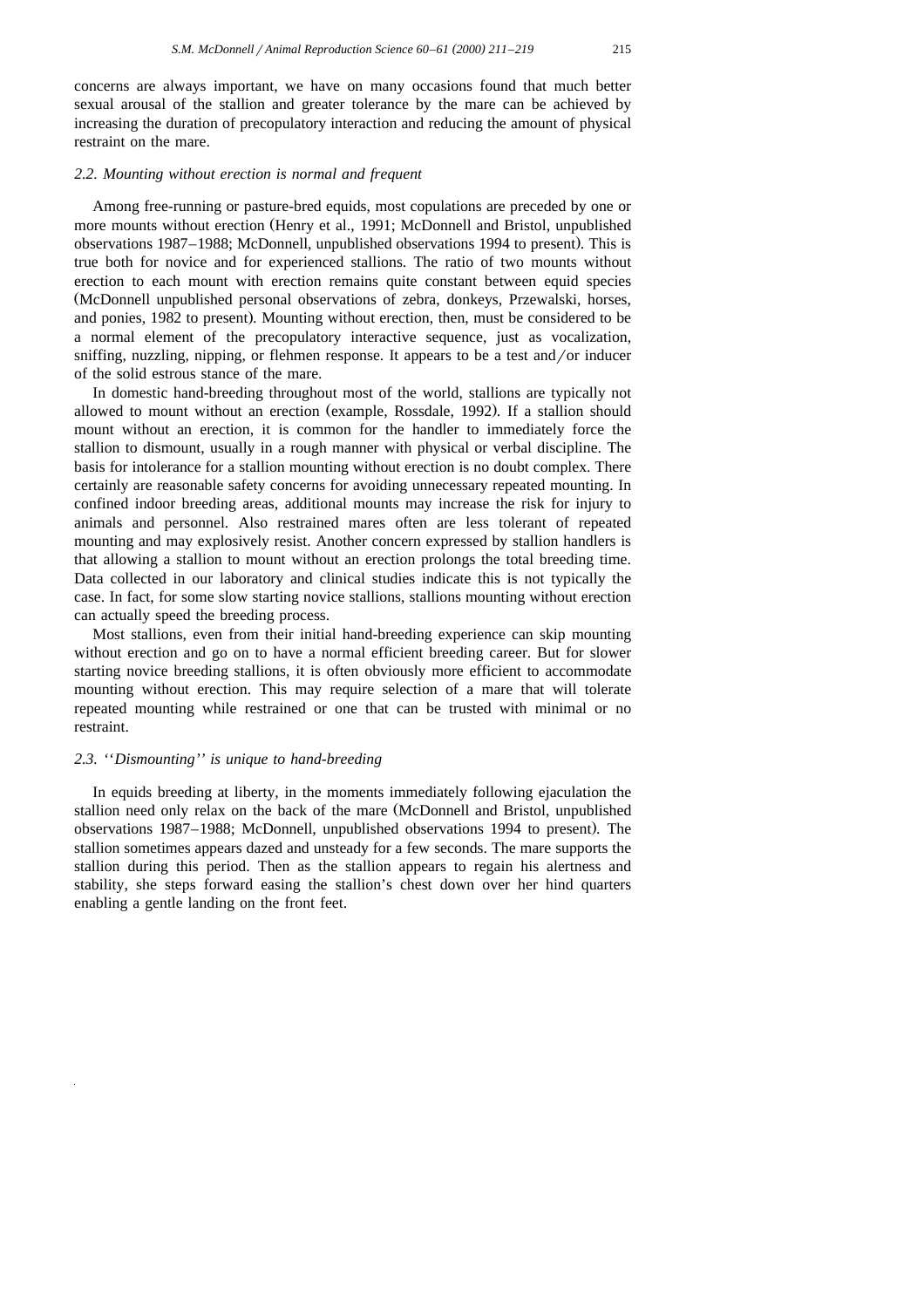In contrast, the hand-bred stallion is usually required to actively dismount. This involves lifting the forebody while backing up from the mare or dummy mount, usually dropping to an abrupt landing on the front feet. This active dismounting appears to require considerable effort immediately after the extraordinary hind-limb work of supporting the weight and thrusting during copulation. Some stallion handlers tend to rush the stallion to dismount immediately after ejaculation to immediately leave the breeding area. The usual explanation is that they wish to separate the stallion and mare to safety as soon as possible. For some stallions, particularly older and  $\sigma$  lame stallions, dismounting appears to represent an aversive or difficult experience, particularly when rushed or when landing abruptly on a hard surface. Stallions may hyperextend a foreleg or lose their footing when rushed to dismount. After even only a few such experiences, some stallions appear to anticipate the negative experience and become reluctant to mount or to ejaculate. Some may also begin to dismount during ejaculation. Simple management changes can be made to reduce undue effort of dismounting. Examples include arranging for the mare to step forward after a few seconds easing the stallion down, as she would at liberty. Hard or slippery breeding surfaces, particularly around a dummy mount, can be modified to provide a softer more secure footing. Modifying handling to provide gentle respectful accommodation of the stallion's needs or limitations can resolve or avoid most problems.

### 2.4. Reproductive function of stallions is socially modulated

In equid breeding systems, some of the mature stallions gain access to a harem or breeding territory, and some remain non-breeding "bachelors" (Keiper, 1985; Klingel, 1975, 1982 . Important behavioral and physiological differences resulting from harem or . bachelor status are just recently being appreciated. It appears that the harem status imparts an upgrading of reproductive endocrinology and function including increases in androgen levels, sexual and aggressive behavior, accessory sex gland size and character, testicular size and character, and semen quality. Bachelor status imparts changes in the opposite direction McDonnell and Haviland, 1995; McDonnell and Murray, 1995; Ž McDonnell and Pozor, 1995; McDonnell, unpublished observations 1994 to present).

On multi-stallion breeding farms, it is common to house the stallions together in stallion barns away from mares. Data is accumulating which indicates that traditional group housing of stallions may impose bachelor status on breeding stallions. That is, stallions kept in barns with only other stallions appear to have suppressed reproductive function, compared to when they are housed in barns as the only stallion with mares. In domestically housed stallions, sociosexual conditions can be manipulated to effect physiological and behavioral changes corresponding to those of bachelor and harem status (McDonnell, 1995a). Both in research animals and in clinical cases, we have found that simply moving a stallion to a barn with mares can increase libido, testosterone levels, testicular volume, and sperm production efficiency.

## 2.5. Spontaneous erection and masturbation are frequent and normal equid behaviors

Free-running and pastured equid stallions regardless of age (newborn to aged), sociosexual environment, bachelor or harem status, or species, exhibit periodic sponta-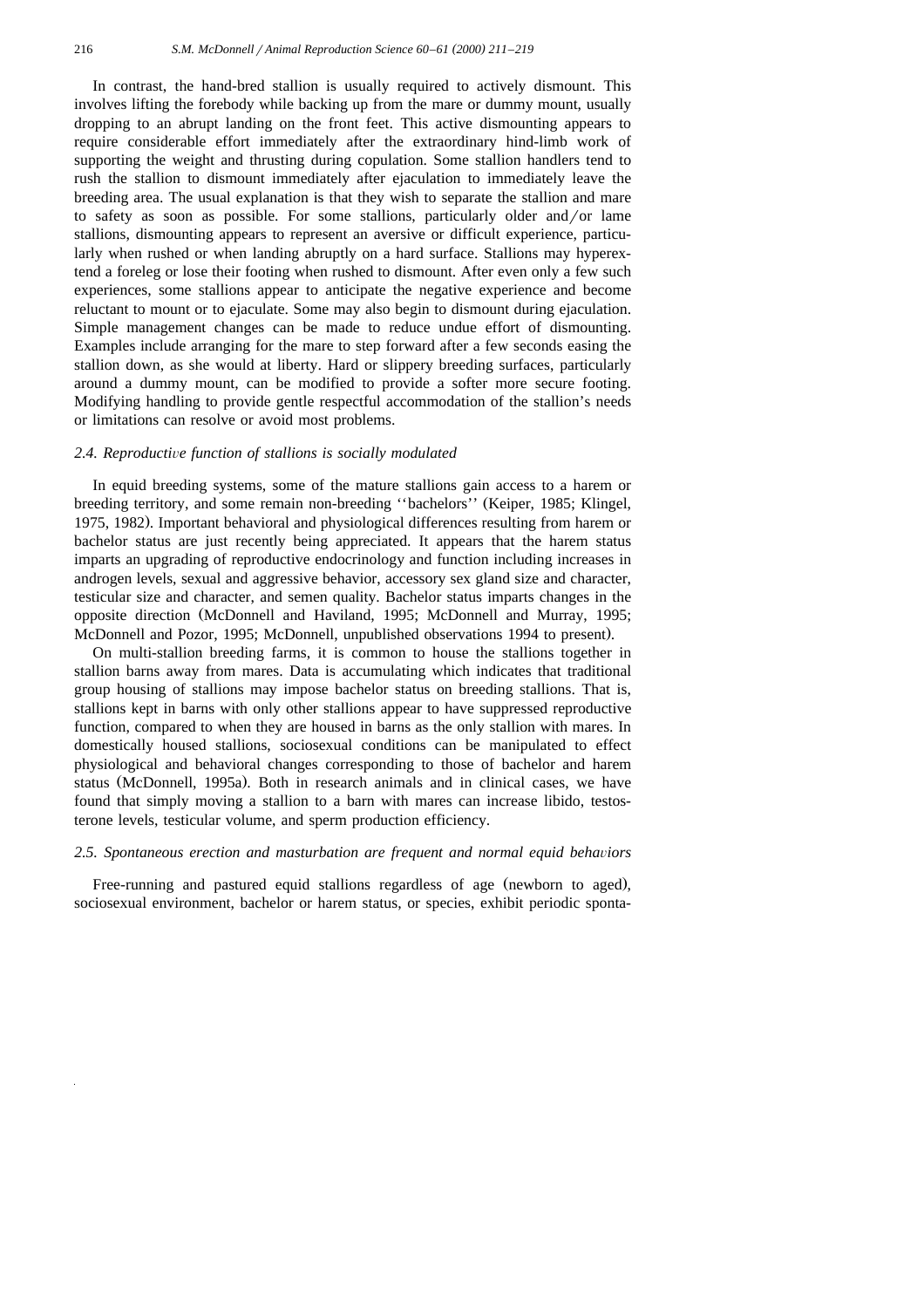neous erections and penile movements known as masturbation (McDonnell, 1989, 1995b; McDonnell et al., 1991). These erections occur at the rate of about one 3-min episode every 90 min. Ejaculation is rare (less than  $0.01\%$  of episodes). The frequency of spontaneous erection and masturbation is the same for domestic horse stallions regardless of breed, type of housing, type and level of work, sociosexual environment, breeding status, androgen levels, libido, or fertility. Similar periodic erections are common to all mammals studied, including humans. This phenomenon appears to be normal behavior.

A considerable portion of the horse breeding and performing industries still views spontaneous erection and penile movements as inappropriate or abnormal behavior that should be eliminated. Anti-masturbatory devices for stallions are still widely used in many regions of the world. Unfortunately, stallion rings, cages, spike pads, and brushes can still be easily acquired from saddle shops and mail-order catalogs. In 1995, a shock collar device recommended for stopping masturbation in stallions was released from a Colorado manufacturer and widely marketed internationally. Our observations and systematic studies (McDonnell and Hinze, unpublished observations, 1996–1997) indicate that anti-masturbatory devices rarely reduce spontaneous erection and penile movements, but in most cases increase the frequency and duration of episodes. Nonetheless, horse managers continue to try to stop the behavior. In our clinic we see many cases each year involving penile injury associated with anti-masturbatory devices, presented for libido, erection, and/or ejaculation dysfunction.

# *2.6. Mares at liberty appear highly fertile on the first postpartum estrus*

Available observations on horses bred at liberty suggest that the first postpartum estrus is likely highly fertile. For example, we have kept a herd of ponies breeding under semi-feral conditions for several years in which all breeding, pregnancy, and foaling events are recorded. In that herd, nearly all foaling mares have conceived at postpartum estrus  $(57 \text{ of } 60)$ . Nearly all those pregnancies have gone to term  $(55 \text{ of } 57)$ . Related factors in this particular herd include no known dystocia, retained fetal membranes, postpartum endometritis, or related peri-parturient complications. One striking difference in behavior of these semi-feral mares compared to that of domestically managed mares is an extraordinary increase in physical activity during the peri-parturient period compared to any other period. Immediately following parturition, mare activity increases markedly (2 to 10 times seasonal average rates of footsteps). This increase appears to be associated with (1) more intense vigilant herding by the stallion to maintain greater than usual distances away from other groups and  $(2)$  the mare's constant guarding and retrieval of the neonate during this period. Post-parturient activity typically reaches a maximum during the first postpartum estrus and then wanes to seasonal averages by about 3 weeks after parturition. In contrast, domestic mares typically experience a decrease in physical activity immediately before and for some time after parturition, in association with the practice of increased confinement in the periparturient period. These observations suggest further work to investigate possible positive effects of increased locomotor activity on involution and postpartum fertility.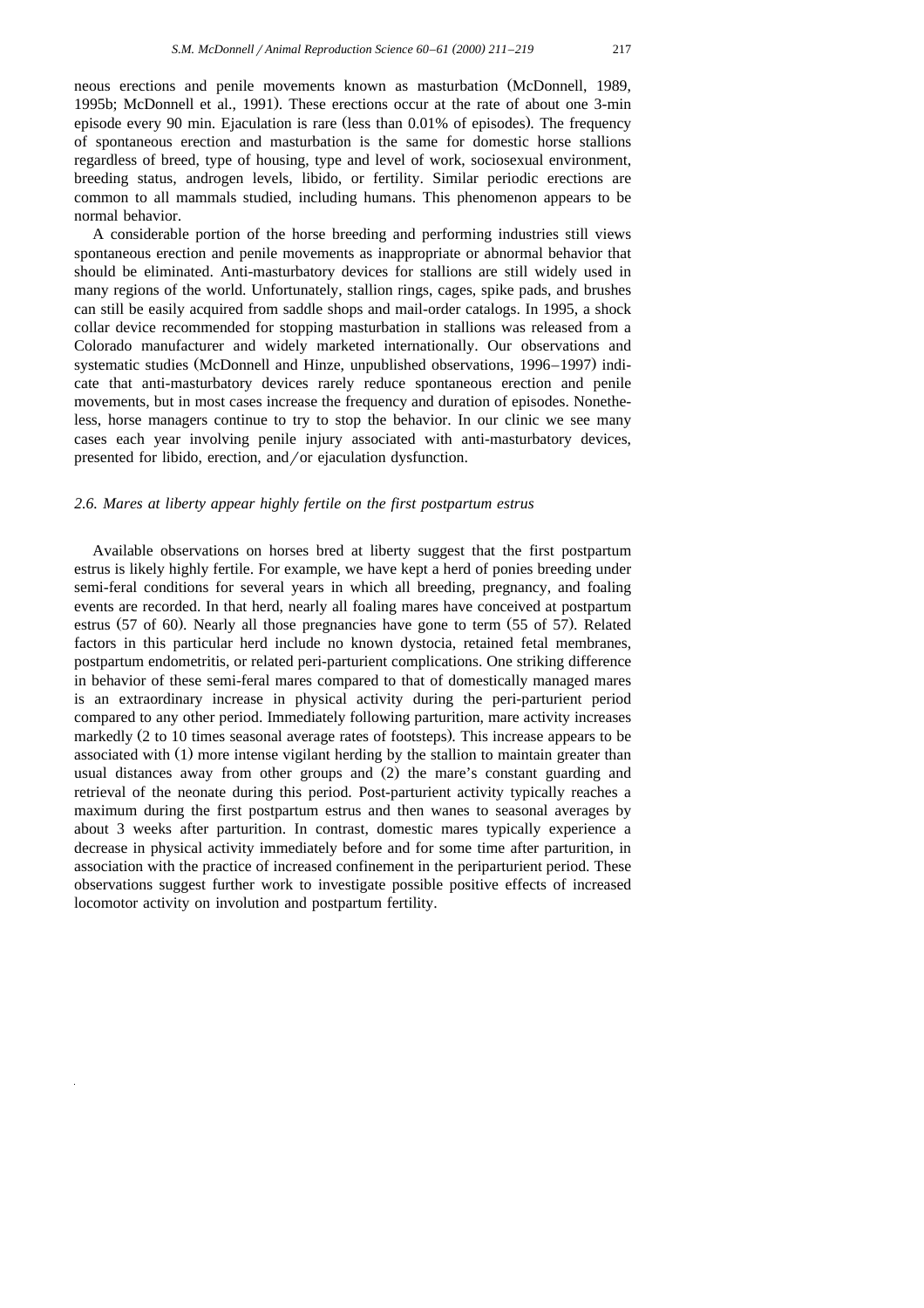# 2.7. Social organization and breeding behavior of donkeys is different from that of *horses*

There are at least two distinct types of equid social organization (Klingel, 1975, 1982). Domestic horses, Przewalski wild horses, and certain zebra breed in harem groups of one stallion to several mares. Domestic donkeys, most wild asses, and certain zebra are territorial breeders, a system in which each breeding male guards a territory and thereby has breeding access to the females passing through or residing within the territory. There are notable differences in mate location and precopulatory behavior between horses and donkeys reflecting harem and territorial type social organization (Henry et al., 1991). For example, jennes in estrus form a sexually active group which lingers a short distance from the jack. These jennes, like cows, tease and mount one another. This interfemale sexual behavior appears to stimulate the interest and sexual response of the jack. The jack does not herd and guard the jennes as a horse stallion does, but rather stands off in seemingly disinterested manner waiting for the sexually active group to approach. In contrast to stallions, jacks achieve erection at a distance from the jennes, often in association with a rolling and marking sequence and while gazing away from the jennes. Approach and mount immediately follows erection. Actual copulatory behavior including insertion latency, number of thrusts, and total time mounted is similar between horses and donkeys, as we have found among all equid species studied.

Traditionally (in North America at least), jacks have been considered slow and difficult in-hand breeders. Recognition and accommodation of territorial social organization and related differences in precopulatory behavior of horses and donkeys can markedly improve the efficiency of hand-breeding of donkeys. For example, jacks are notoriously slow to achieve erection and mount (hours to days) during in-hand breeding if the jack is taken close to the jennes to tease in the manner used for breeding horses. Approximating the natural condition by allowing the jack to remain at a distance from the female or to move freely in a large area with the female loosely tethered so that she can get his attention with her movements can reduce breeding time to within the normal range for free-running donkeys (minutes). Providing a sexually active group of jennes can further improve the response time of the jack.

## **References**

- Bristol, F., 1982. Breeding behavior of a stallion at pasture with 20 mares in synchronized oestrus. J. Reprod. Fertil., Suppl. 32, 71–77.
- Bristol, F., 1987. Fertility of pasture bred mares in synchronized oestrus. J. Reprod. Fertil., Suppl. 35, 39–43.
- Feist, J., 1976. Behavior patterns and communication in feral horses. Zeitschrift fur Tierpsychology 41, 337–371.
- Henry, M., McDonnell, S.M., Lodi, L.D., Gastal, E.L., 1991. Pasture mating behavior of donkeys (Equus *asinus*) under natural and induced oestrus. J. Reprod. Fertil., Suppl. 44, 77–86.
- Keiper, R.R., 1985. The Assateague Ponies. Tidewater Publishers, Centreville, MD, USA.
- Klingel, H., 1975. Social organization and reproduction in equids. J. Reprod. Fertil., Suppl. 23, 7–11.
- Klingel, H., 1982. Social organization of feral horses. J. Reprod. Fertil., Suppl. 32, 89–95.